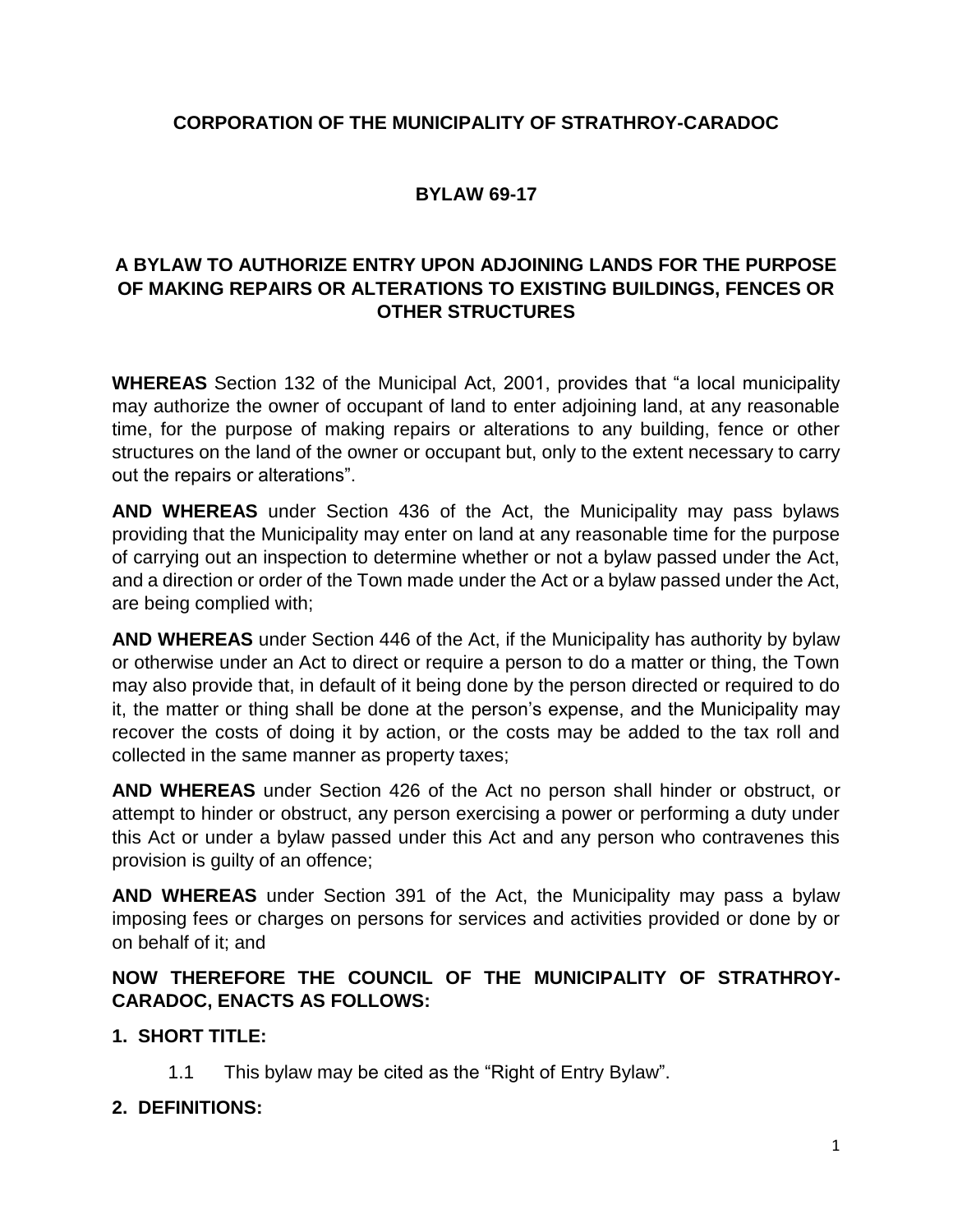2.1 In this bylaw,

"alteration" includes, for example, but is not limited to, a structural change to the interior or exterior of an existing building, fence or other structure, but does not include a total replacement of an existing building, fence or other structure.

"applicant" means the owner or occupant of a building or property who applies for a permit, or any person authorized by the owner or occupant to apply for a permit on the owner's or occupant's behalf.

"building" has the same meaning as in Section 1 of the Building Code Act, 1992, c. 23 [this meaning is noted as follows for reference purposes only]:

- a. a structure occupying an area greater than 10 square metres consisting of a wall, roof and floor or any of them or a structural system serving the function thereof including all plumbing, works, fixtures and service systems appurtenant thereto;
- b. a structure occupying an area of 10 square metres or less that contains plumbing, including the plumbing appurtenant thereto;
- c. plumbing not located in a structure;
- d. a sewage system; or
- e. structures designated in the building code.

"business day" shall mean a day when municipal offices are open during its regular hours of business, other than a Saturday or a Sunday or other holiday.

"Chief Building Official" means the Chief Building Official of the Municipality of Strathroy-Caradoc or his/her designate for the purposes of this bylaw.

"Council" means the Council of the Municipality of Strathroy-Caradoc

"high-impact work" means a repair or alteration that requires entry on the adjoining land for the erection or temporary structures, such as scaffolding; the placement of, or access for, any type of heavy equipment; or the distressing of the adjoining land, including the removal of a structure or fence, or the excavation or removal of any landscaping or paving.

"land" includes buildings.

"low impact work" means a repair or alteration that requires entry on the adjoining land to carry out work that does not include the erection or temporary structure, such as scaffolding; the placement of, or access for, any type of heavy equipment; and the distressing of the adjoining land, including the removal of a structure or fence, or the excavation or removal of any landscaping or paving.

"municipality" means the Corporation of the Municipality of Strathroy-Caradoc

"officer" means a police officer or bylaw enforcement officer.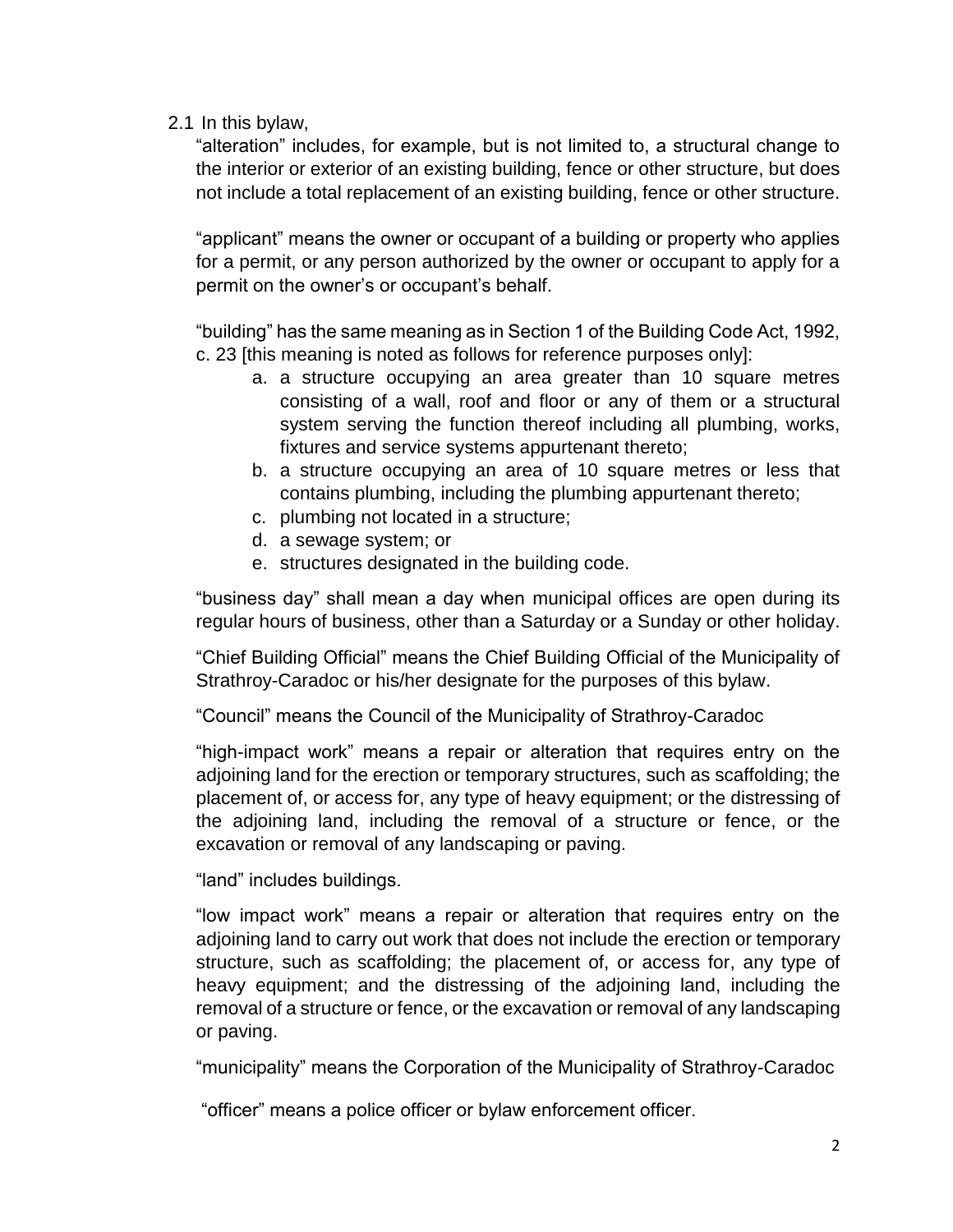"owner" when used in relation to the land where the work is to be done means the registered owner of the land or a person authorized in writing by the registered owner of the land to act on the owner's behalf for the purposes of filing an application under this bylaw

"permit" means written permission or authorization issued under this bylaw that authorizes right of entry on adjoining lands.

"reasonable notice" means written notice that is provided to the owner or occupant of adjoining land at least forty-eight hours in advance of the entry, and specifies the reason for the entry, and the day and time of the proposed entry.

## **3. Interpretation:**

- 3.1 In this bylaw, a word interpreted in the singular number has a corresponding meaning when used in the plural,
- 3.2 It is declared that if any section, subsection or part or parts thereof be declared by any Court of Law to be bad, illegal or ultra vires, such section, subsection or part or parts shall be deemed to be severable and all parts hereof are declared to be separate and independent and enacted as such.

#### **4. Application for a Permit:**

- 4.1 To obtain a permit, the owner shall file with the Chief Building Official an application for permit, in writing, on the prescribed form.
- 4.2 The applicant shall:
	- a. identify and describe in detail the work to be covered by the permit for which an application is made
	- b. describe the land on which the work is to be done, by a description that will readily identify and locate the building lot as well as the adjoining premises
	- c. state the names, addresses and telephone numbers of the owner, his or her agent(s), and the individual(s) or contractor(s) performing the work
	- d. state the address of the adjoining property upon which permission to enter is sought;
	- e. be accompanied by the permit fee as prescribed or as otherwise prescribed under the fees and service charges bylaw of the municipality
	- f. be accompanied by the deposit in cash as deemed necessary by the Chief Building Official
	- g. be accompanied by the prescribed Certificate of Insurance
	- h. be accompanied by the prescribed Declaration of Responsibility; and
	- i. where the applicant is not the owner, be accompanied by written authorization of the owner.
- 4.3 The Chief Building Official shall establish the amount of the deposit, as deemed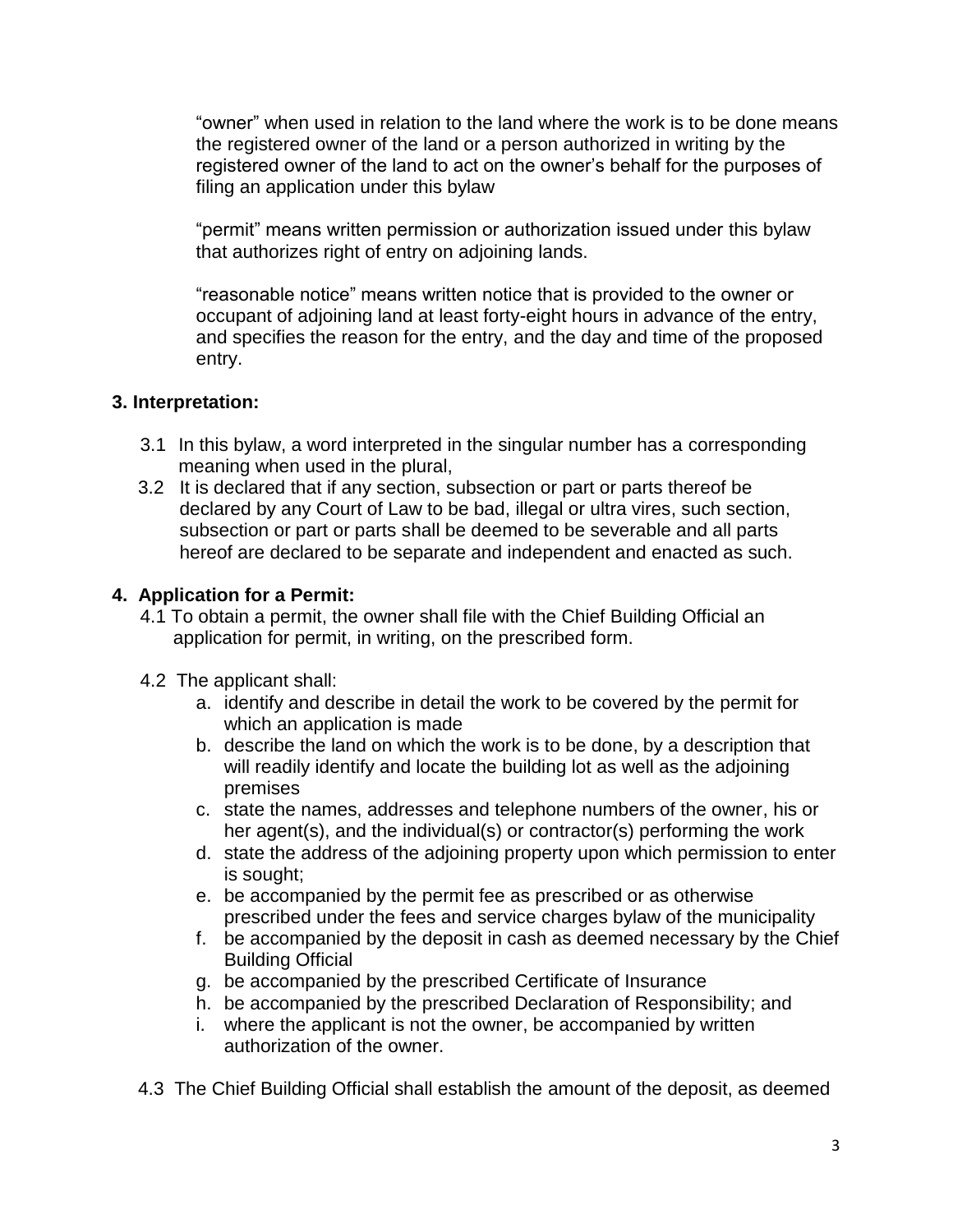necessary by the Chief Building Official, which, in his or her opinion, shall be sufficient to pay for the cost of restoring the adjoining land or adjacent building, fence or structure to the same condition it was prior to entry.

- 4.4 The Town shall retain the deposit made under subsection 4.3 until the applicant has restored the adjoining land or adjacent building, fence or other structure to the satisfaction of the Chief Building Official.
- 4.5 A permit issued under this bylaw shall be valid for a period not exceeding two (2) weeks from the date of issue thereof; provided however, that the Chief Building Official may renew the permit for a further period of time not exceeding a combined period of (2) months upon the payment of ten dollars (\$10.00) per renewal fee.
- 4.6 If the applicant fails to do such restoration, repairs or alterations to the satisfaction of the Chief Building Official, then within third (3) days of providing written notice of such failure to the applicant, the deposit shall be forfeited and paid by the Municipality to the owner or authorized agent of the owner of the land entered.
- 4.7 The fee for a right-of-entry permit shall be fifty dollars (\$50.00), which is non refundable.

#### **5. Conditions of Permit Issuance**

- 5.1 A right-of-entry permit shall be issued on the conditions that:
	- a. the repairs or alterations to an existing building, fence or other structure are made only to the extent necessary to effect such repairs or alterations
	- b. the adjoining land is left in the same condition as it was in, prior to entry
	- c. the entry is only for the days and hours of work specified in the permit
	- d. the power of entry is only exercised by the owner or his or her employees or agents
	- e. the person exercising the power of entry displays or produces proper identification on request
	- f. the owner provides reasonable notice as prescribed by the Municipality of the proposed entry to the owner or authorized agent of the owner of adioining land,
		- i. Acceptable "reasonable notice" means a copy of the permit issued under this bylaw shall be served by the applicant upon the owner and occupant of the adjoining land to be entered, not later than seven (7) days preceding the date of entry. The said permit shall be sufficiently served upon the owner or occupant if left for him with an adult person appearing to be in charge of the premises, or in case no such adult person can be found at such address, then the permit shall be sufficiently served if forwarded by prepaid registered mail to the party to be served at the said premises. Provided, however, that where the owner and occupant are not one and the same person, and the owner cannot be located, then service upon the occupant alone shall be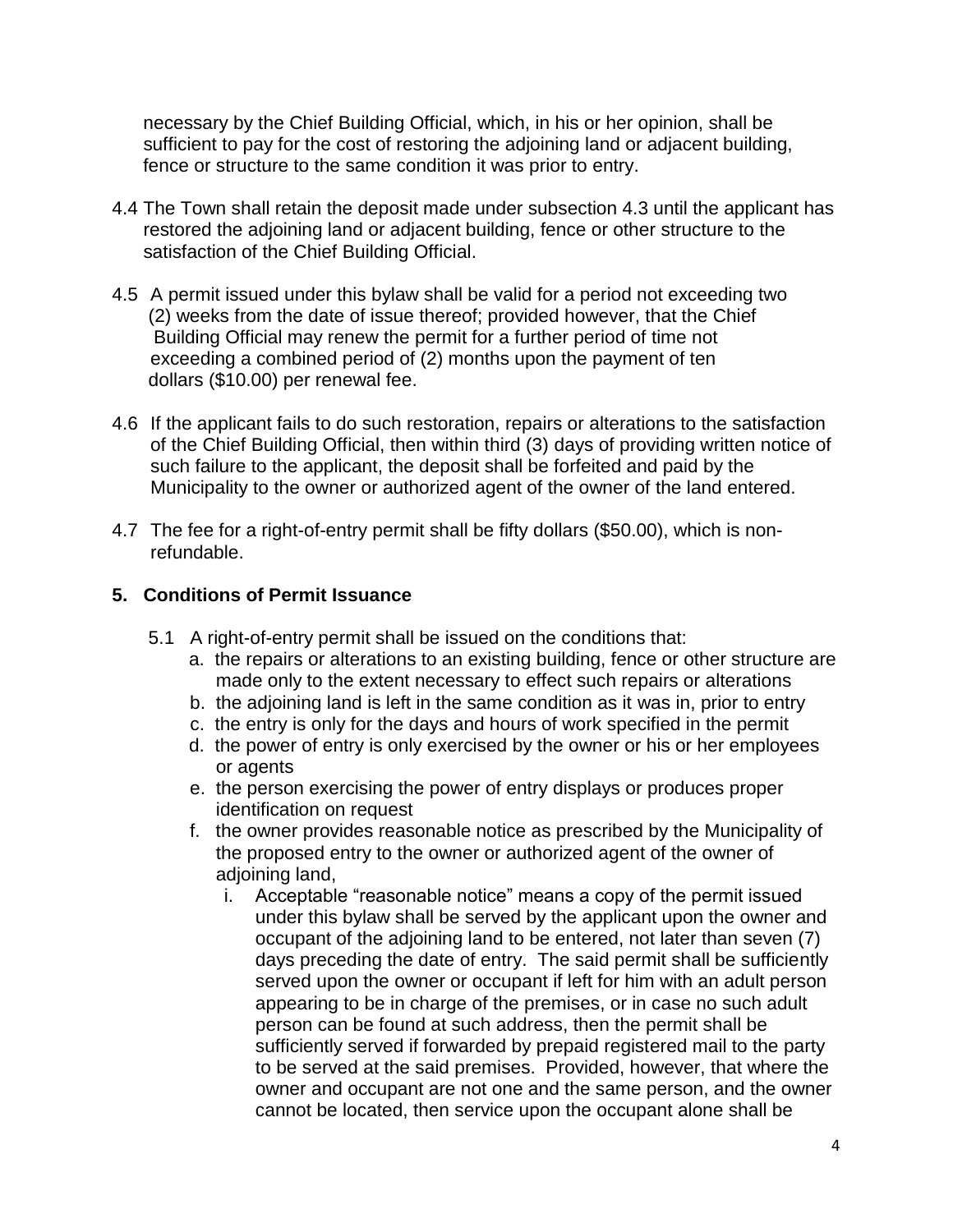sufficient for the purposes of this bylaw where the applicant furnishes the Chief Building Official with proof that he has made a reasonable attempt to serve the owner without success.

- ii. Notwithstanding the provisions of subjection (i) of this section, if the applicant has not been able to effect services in accordance with the said provisions of subsection (a) of this section, the applicant may effect such services upon the owner and occupancy by forwarding the permit by prepaid registered mail, and the applicant shall furnish proof satisfactory to the Chief Building Official that he has made such services by prepaid registered mail.
- 5.2 No permit holder shall fail to comply with the conditions set out in subsection (5.1).
- 5.3 No permit shall be issued under this bylaw, unless the Chief Building Official has caused an inspection to be made of the fence, building or other structure to be repaired or altered, and of the land to be entered, and has been satisfied that entry upon the adjoining land is necessary for the purposes of making repairs or alterations.
- 5.4 If adjoining land is damaged by the entry or by anything done on the land as a result of the entry, the owner or occupant shall restore the land as close to its original condition in so far as is practicable, and shall provide compensation for any damage caused by the entry or anything done to the adjoining lands.
- 5.5 No person entering upon adjoining land pursuant to a permit issued under this bylaw shall fail to leave the land in the same condition as it was in, prior to the entry and to provide compensation for any damage caused by the entry or anything done to the adjoining land.
- 5.6 No person shall fail to permit a right-of-entry permit holder to enter and repair or alter in accordance with the provisions of this permit.
- 5.7 No person shall fail to permit the Chief Building Official to enter upon the land for the purposes of carrying out an inspection to administer and enforce this bylaw.

#### **6. Offences and Penalties**

- 6.1 Every person who contravenes any provision of this bylaw is guilty of an offence and if convicted on an offence under this bylaw, is liable to a fine as provided for in the Provincial Offences Act, R.S.O. 1990, Chap. P. 33, as amended.
- 6.2 If this bylaw is contravened and a conviction is entered, the Ontario Court of justice or any court of competent jurisdiction after, may, in additional to any penalty imposed on the person convicted, issue an Order prohibiting the continuation or repetition of the offence by the person convicted.